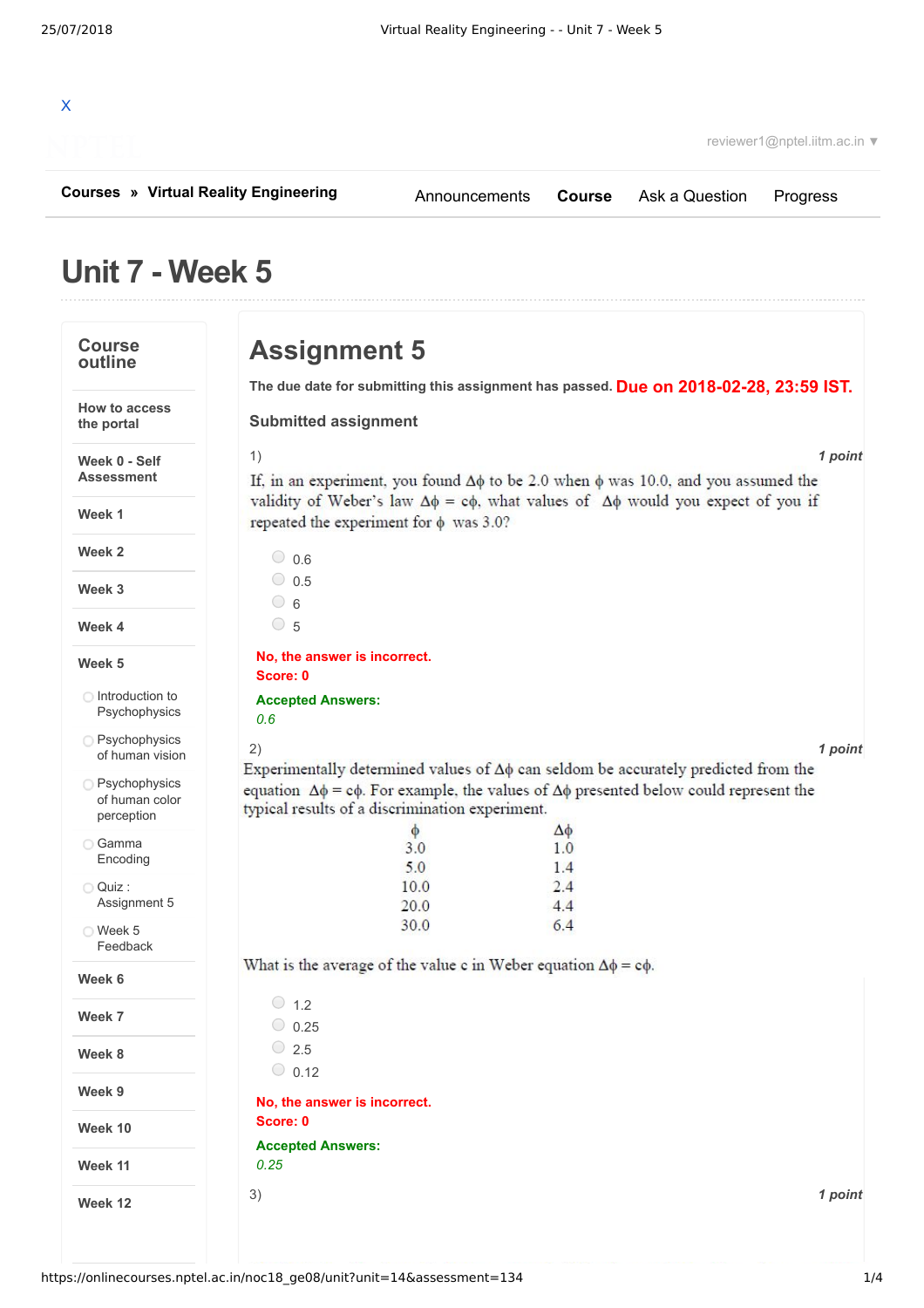**DOWNLOAD VIDEOS**

25/07/2018 Virtual Reality Engineering - - Unit 7 - Week 5

In deriving his law, Fechner assumed Weber's equation,  $\Delta \phi = c\phi$  was correct. Assuming c to be 0.1, what is the values of  $\phi$  corresponding to the 2nd JND above an absolute threshold of 5.0.

 $\circ$  6.65  $\circ$  5.5  $\circ$  6.05  $\circ$  5

**No, the answer is incorrect. Score: 0**

**Accepted Answers:** *6.05*

4) *1 point*

If  $c = 0.2$  in the above problem, what is the values of  $\phi$  corresponding to the 2nd JND above an absolute threshold of 5.0.



**No, the answer is incorrect. Score: 0 Accepted Answers:**

*7.2*

5) The following graph shows different JNDs in the above two problems with  $\phi$  for two  $\frac{1}{2}$  point different c=0.1 and c=02. Convert the  $\phi$  values to logarithms and plot sensation magnitude as a function of log  $\phi$ . What are the equations for the function obtained for the two values of c in the Weber equation.



phi = 25\* psi -17.5 for c=0.1 phi = 12.5\* psi -8.5 for c=0.2

 $\bigcirc$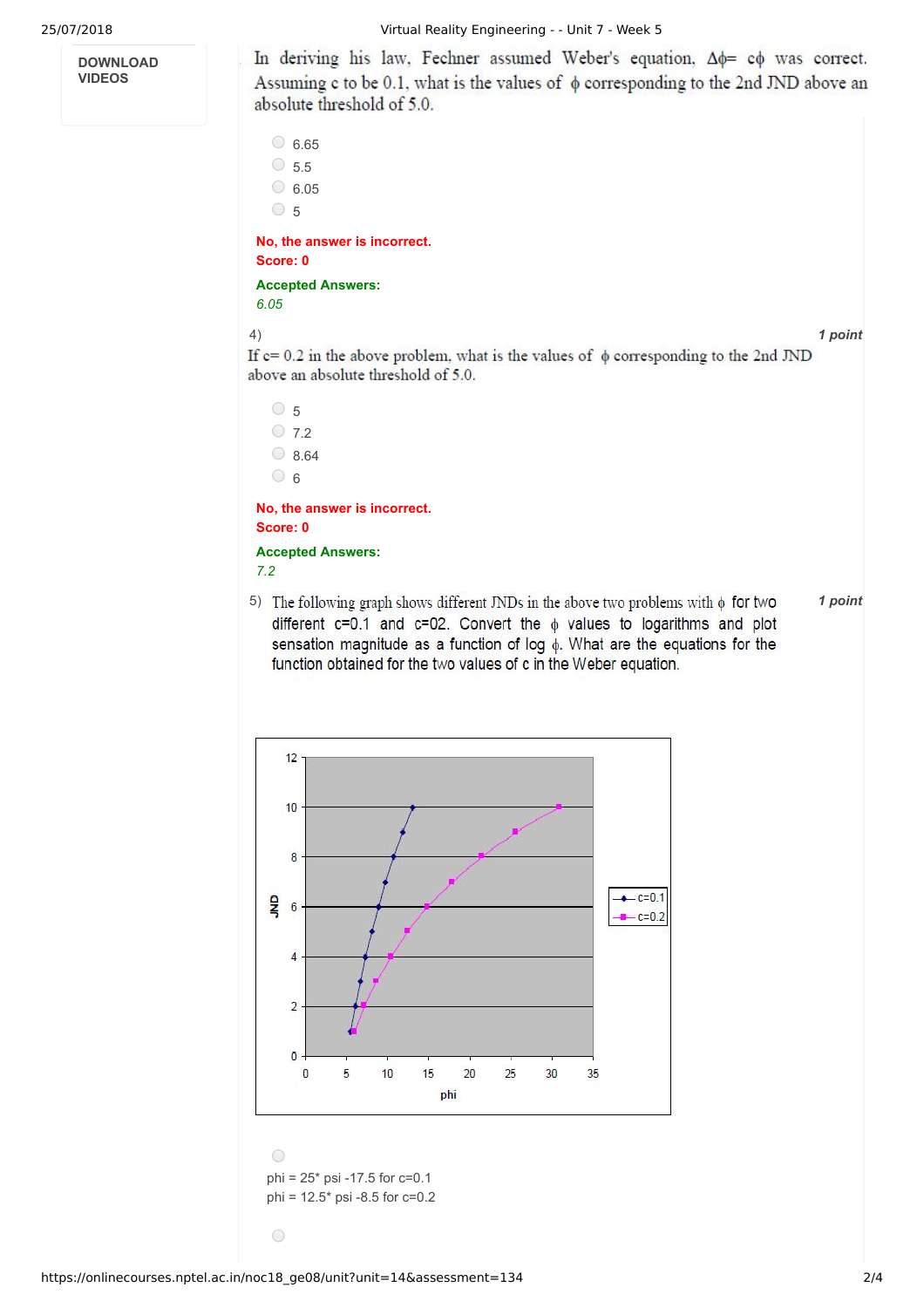Log phi =  $25*$  log psi -17.5 for  $c=0.1$ Log phi =  $12.5*$  log psi -8.5 for  $c=0.2$  $\bigcirc$ Log phi =  $25*$  psi -17.5 for  $c=0.1$ Log phi =  $12.5$ \* psi -8.5 for  $c=0.2$  $\bigcap$ phi = 25\* log psi -17.5 for c=0.1 phi = 12.5\* log psi -8.5 for c=0.2

**No, the answer is incorrect. Score: 0**

### **Accepted Answers:**

*Log phi = 25\* psi -17.5 for c=0.1 Log phi = 12.5\* psi -8.5 for c=0.2*

6) The following curve describes the absolute thresholds for detecting vibration on the  $\qquad$  1 point hand as a function of vibration frequency. Consider the plot with filled dots. What is the displacement required at the highest sensitive frequency.

80 Displacement (dB re 1 µm peak) 60 40 20  $\circ$ NP<sub>1</sub>  $-20$ NP II NP II  $-40$  $-60$  $0.1$ 1.0 10 100 1000 Frequency (Hz)  $\circ$  250 Hz, -20db 250Hz, 0db  $\bigcirc$  25Hz, 25 db  $\bigcirc$  25Hz, 0 db **No, the answer is incorrect. Score: 0 Accepted Answers:** *250 Hz, -20db*

[Previous Page](https://onlinecourses.nptel.ac.in/noc18_ge08/unit?unit=14&lesson=135) [End](https://onlinecourses.nptel.ac.in/noc18_ge08/course)

© 2014 NPTEL - Privacy & Terms - Honor Code - FAQs -

 $G<sup>+</sup>$